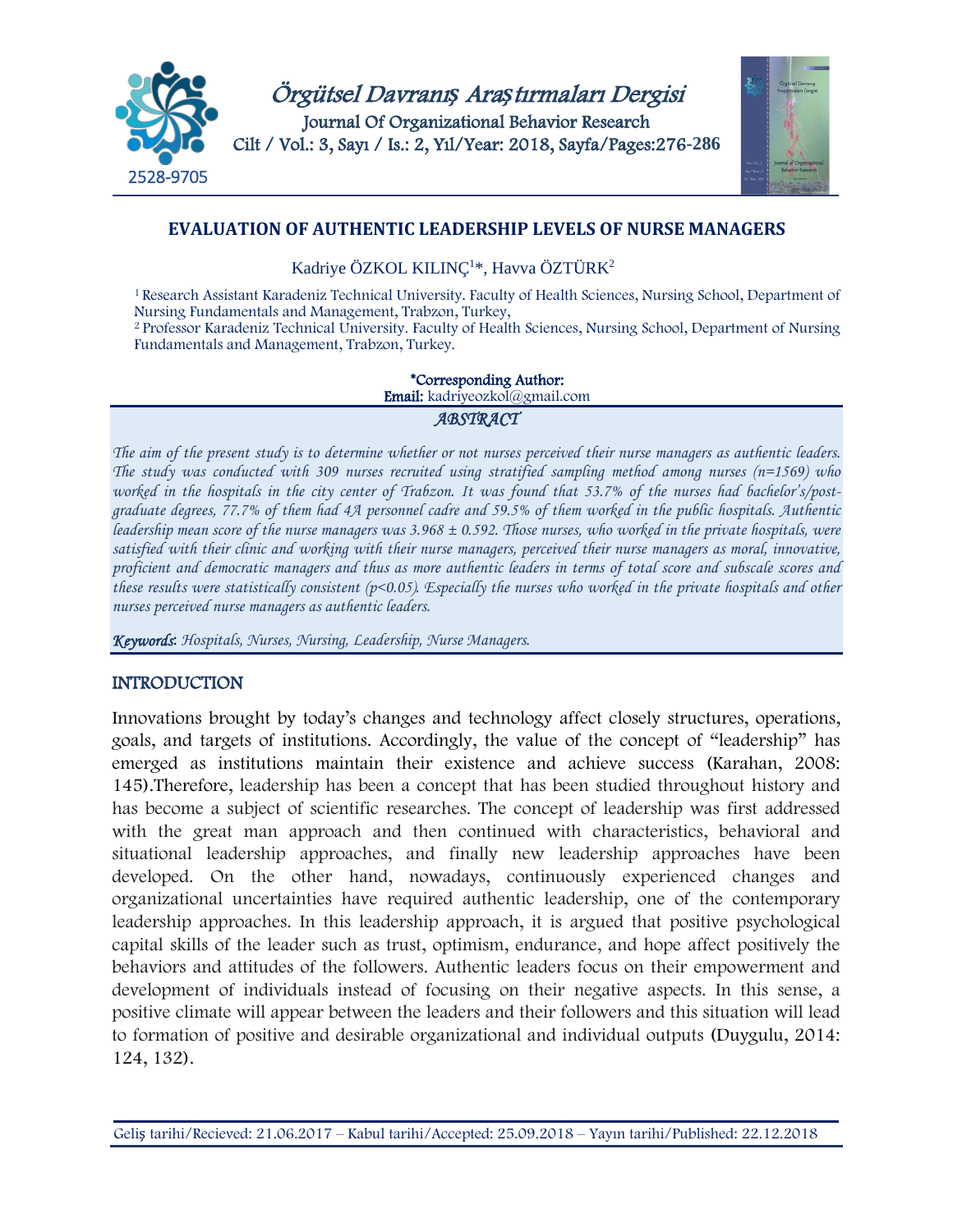Leadership is an important issue for the health sector as in other sectors. Nurses, working with other occupational groups in the health sector, in which a rapid change has been experienced, should use effectively their knowledge, power, and leadership skills to provide a qualified, effective and safe care to people. The nurse managers should reveal their leadership characteristics in order to reach their aims as they are responsible for planning, organizing, performing, controlling, and evaluating the nursing services (Duygulu, 2014: 124). Accordingly, it is important for nurse managers, who have an important effect in nurses' providing qualified healthcare services, to evaluate their leadership behaviors from the nurses' point of view who follow them (Göktepe and Baykal, 2006: 38). In addition, search for leadership in nursing has gained great importance in the direction of the developing conditions because there is a lack of leadership in nursing. In addition, as stated in some studies, nurses state that the nurse managers do not treat fairly and equally for the people and their needs (Erkan and Abaan 2006: 2; Göktepe and Baykal, 2006: 41) and do not develop positive human relations (Öztürk, 2012: 289). Though, nurses also, like all other people, want to be peaceful in their unit, feel that they are an important part of the institution and to be satisfied with their job. At this point, the team spirit comes into play. In order to achieve this, there is a need for leaders, who are authentic, open-minded, success-oriented, honest, unbiased, transparent, and consistent, have a high opinion of the employees and strengthen them, have a vision, give confidence, take the risk when required, want to serve people, and create a positive atmosphere in the organizations. In this case, the authentic leaders come into play. These leaders are ethical individuals who inspire themselves and their followers, believe to achieve the impossible, have consistency between what they say and do, and are motivated with the group interests instead of personal interests (Kesken and Ayyıldız, 2008: 729, 738, 742, 749).

When studies on leadership in nursing are examined, it is seen that there is a limited number of studies revealing leadership behavior and characteristics of nurse managers in Turkey. These studies have been conducted mostly on behavioral (Duygulu and Kublay, 2008: 1; Erkan and Abaan, 2006: 1; Göktepe and Baykal, 2006: 37) or within the scope of transactional and transformational leadership approaches from new leadership approaches (Serinkan and İpekçi, 2005: 281; Öztürk et al., 2012: 17). Number of studies indicating authentic leadership attitudes and behaviors among contemporary leadership approaches in nursing is very limited (Taşlıyan and Hırlak, 2016: 92; Tercan, 2017: i, 53). In this direction, this study was conducted to determine whether or not the nurses perceived their nurse managers as authentic leaders.

#### **METHODS**

This descriptive study was conducted in a university, four public hospitals, and a private hospital in city center of Trabzon between May-June 2016 in order to determine whether or not the nurses perceived their nurse managers as authentic leaders. While the population of the study consisted of 1569 nurses working in all the hospitals in city center of Trabzon, the sample was calculated with the sampling method with a known population and composed of 309 service nurses who were selected by the stratified sampling method according to the hospitals and worked in the hospital services for at least 1 year. Permissions from the related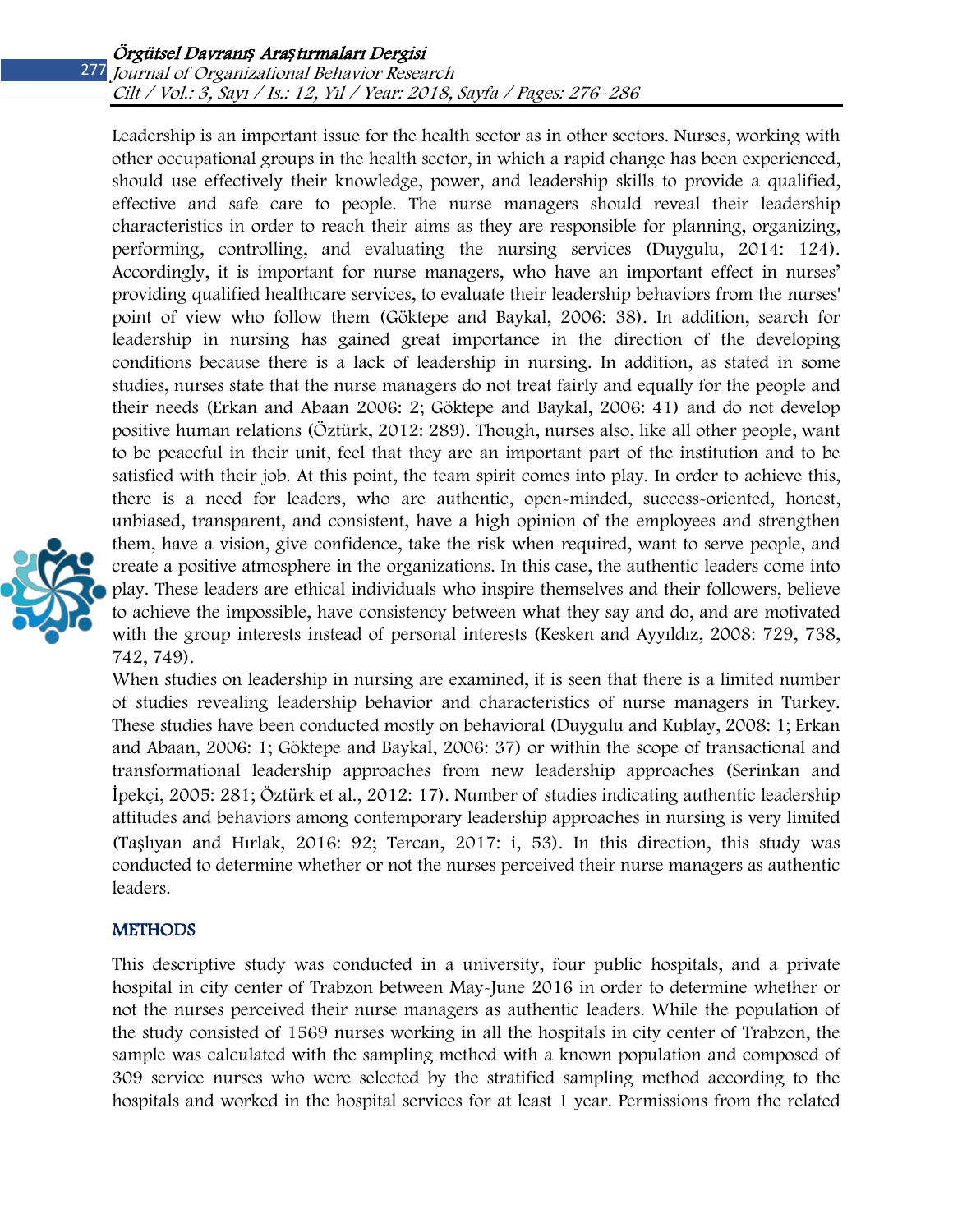hospitals, and approval from Karadeniz Teknik University Faculty of Medicine, Clinical Trials Ethics Committee were obtained in order to conduct the study. Also, permission of the authors was obtained to use the Authentic Leadership Scale.

In the data collection, the Information Form and the Authentic Leadership Scale were used. The information form consists of the demographic characteristics of the nurses and their views and knowledge on their nurse managers. The Authentic Leadership Scale was developed by Walumbwa et al., in 2008 and adapted into Turkish by Tabak et al. in 2012. The scale has totally16 items and 4 subscales (self-awareness, moral balanced processing, relational transparency, and internalized perspective) (Tabak et al., 2012: 99, 105; Walumbwa et al., 2008: 97). The Cronbach's Alpha value of the scale was determined as 0.93 (Tabak et al., 2012: 100). In this study, the compatibility of the factor structure of the authentic leadership scale according to the perceptions of the nurses with the original version was retested with the confirmatory factor analysis (CFA). When the goodness of fit criteria was examined after the factor analysis,  $X^2/Sd = 2.903$  was found and as the  $X^2/Sd$  value was under 3, it was accepted that the model-data fit was very good. It was found that GFI was 0.901 and CFI was 0.912. GFI and CFI of >.90 indicated an acceptable compatibility. RMSEA was found as 0.079 and the RMSA value of <0.080 indicated an acceptable compatibility (Çokluk et al., 2010: 314, 315). The analysis results pointed out that the fit statistics calculated by the confirmatory factor analysis were compatible with the actual data collected from the nurse participants in an acceptable level. The increase in the total scale and the subscale scores showed that the authentic leadership characteristics increased. The Cronbach's Alpha value of the scale was also found as 0.88. The number, percentage, and mean were used in the data analysis in order to describe the demographic characteristics of the nurses; Kruskal Wallis test or Mann Whitney-U test was used to compare the demographic characteristics of the nurses and their views and the knowledge on the nurse managers with the scale scores.

#### **RESULTS**

It was found that 26.2% of the nurses were in the age range of 36-40 years, 88.3% were female, and 68.3% were married. 37.2% had a professional experience of 1-5 years, 53.7% had bachelor/postgraduate's degrees, and 77.7% were working in the 4A personnel staff. 59.6% of these nurses worked in public hospitals, 30.4% were working in the specific units of the hospitals like emergency department and intensive care unit and 76% were working in the service, where they worked currently, for 1-5 years. 68.9% of them stated that they were satisfied with their jobs, 62.5% were satisfied with their hospitals, and 82.8% were satisfied with their services. 100% of the nurses working in the private hospital had a medical vocational high school/associate's degree.

It was found that 71.5% of the nurses stated that their nurse managers had bachelor/associate's degrees. In addition, 88.8% of the nurse managers, who had medical vocational high school/associate's degrees, were working in the private school. 97.1% of the nurses stated that they were satisfied with working with their nurse managers, 81.2% stated that they thought their nurse managers was competent as a manager, 89% stated that the nurse managers behaved ethically, 88.7% stated that they were visionary, and 91.9% stated that they

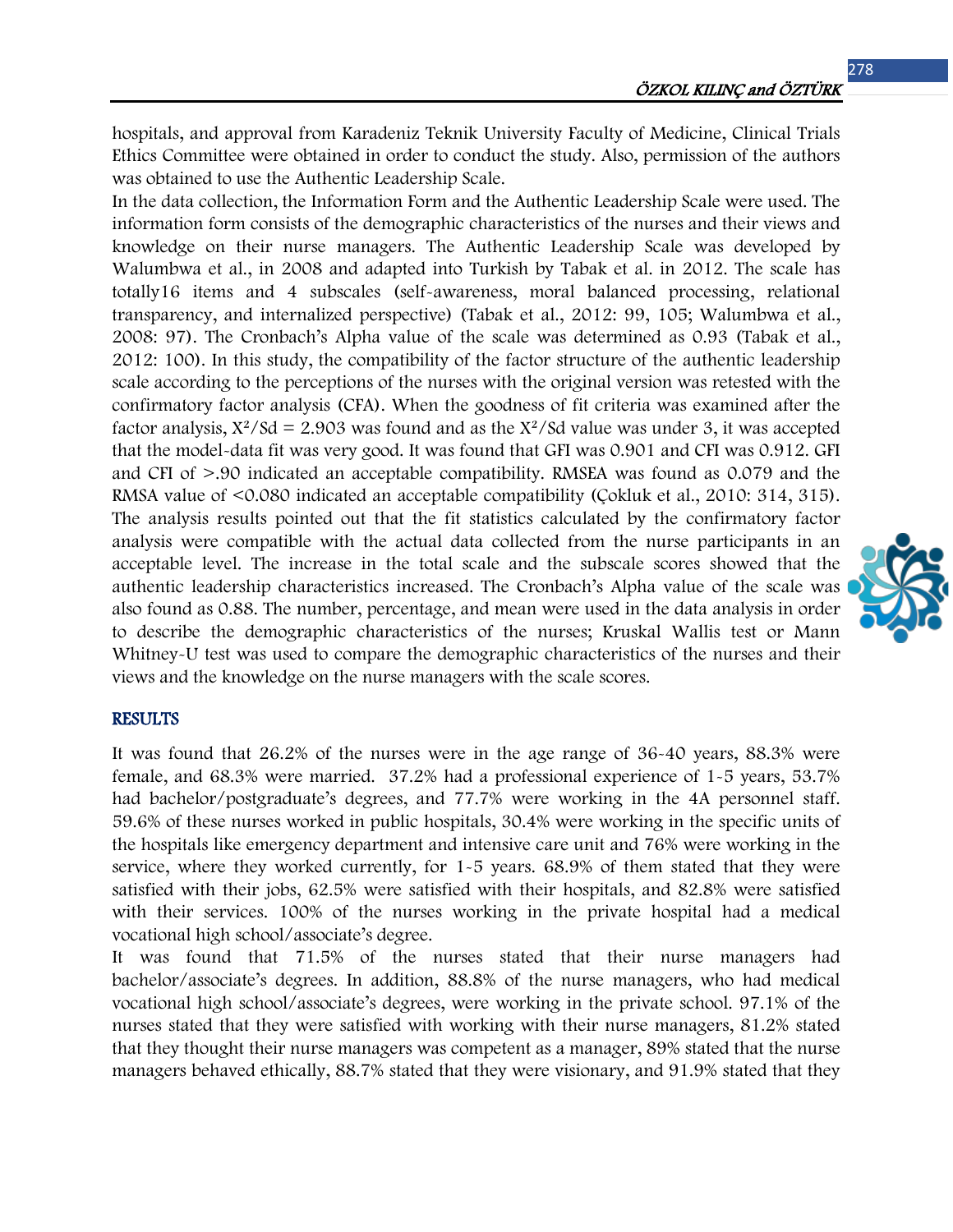279 Journal of Organizational Behavior Research Cilt / Vol.: 3, Sayı / Is.: 12, Yıl / Year: 2018, Sayfa / Pages: 276–286

were open-minded. 45.3% stated that their nurse managers adopted the participatory management style.

The authentic leadership total score of the nurse managers was 3.96±0.59, their relational transparency subscale score was  $4.09\pm0.62$ , the internalized perspective subscale score was 3.85±0.73, their moral balanced processing subscale score was 3.85±0.78 and their selfawareness subscale score was 4.01±0.77.

The authentic leadership scale total score and subscale scores of the nurses, who were the medical-vocational high school graduates (except for the relational transparency, the internalized perspective, the self-awareness), were working in 4C and worker staff (except for the internalized perspective), were working in the private hospital, were satisfied with profession (except for the internalized perspective, the moral balanced processing), the hospital (except for the internalized perspective) and the service where they working, were high, which was statistically significant (Table 1).

## Table 1. The Comparison of the Demographic Characteristics of the Nurses and the Authentic Leadership Scale Total and Subscale Scores.

| Demographic<br>characteristics | n   | Relational<br>Transparency | Internalized<br>Perspective | Moral<br>Balanced<br>Processing | Self-<br>Awareness | Authentic<br>Leadership<br>Total |
|--------------------------------|-----|----------------------------|-----------------------------|---------------------------------|--------------------|----------------------------------|
| Educational                    |     | Mean. Rank                 | Mean. Rank                  | Mean. Rank                      | Mean. Rank         | Mean. Rank (Med)                 |
| status                         |     | (Med)                      | (Med)                       | (Med)                           | (Med)              |                                  |
| Medical                        |     |                            |                             |                                 |                    |                                  |
| vocational high                | 64  | 175.75(4.30)               | 169.28(4.0)                 | 180.51(4.0)                     | 173.66(4.2)        | 180.81(4.18)                     |
| school(1)                      |     |                            |                             |                                 |                    |                                  |
| Associate's<br>degree(2)       | 79  | 146.08(4.2)                | 159.3(4.0)                  | 156.35(4.0)                     | 152.3(4.2)         | 153.85(4.12)                     |
| Bachelor/                      |     |                            |                             |                                 |                    |                                  |
| postgraduate's                 | 166 | 151.25(4.2)                | 147.45(3.7)                 | 144.52(3.6)                     | 149.09(4.0)        | 145.600(4.0)                     |
| degree (3)                     |     |                            |                             |                                 |                    |                                  |
| $\chi^2$ <sub>KW=</sub>        |     | 4.581                      | 3.039                       | 7.659                           | 3.648              | 7.207                            |
| $p=$                           |     | 0.101                      | 0.219                       | 0.022                           | 0.161              | 0.027                            |
| $MWU =$                        |     |                            |                             | 1 > 3                           |                    | $1>3$ (p<0.05)                   |
|                                |     |                            |                             | (p<0.05)                        |                    |                                  |
| The status of                  |     |                            |                             |                                 |                    |                                  |
| staffing                       |     |                            |                             |                                 |                    |                                  |
| 4A (4)                         | 240 | 147.85(4.2)                | 150.39(4.0)                 | 145.67(3.6)                     | 147.75(4.0)        | 145.87(4.0)                      |
| 4B(5)                          | 40  | $\overline{163.51(4.2)}$   | 159.32(3.8)                 | 176.25(4.0)                     | 160.93(4.1)        | 166.64(4.1)                      |
| 4C and worker<br>(6)           | 29  | 202.43(4.6)                | 187.21(4.2)                 | 202.9(4.3)                      | 206.83(4.7)        | 214.53(4.4)                      |
| $\chi^2$ <sub>KW</sub> =       |     | 10.17                      | 4.55                        | 13.46                           | 11.70              | 16.09                            |
| $p=$                           |     | 0.006                      | 0.103                       | 0.001                           | 0.003              | 0.000                            |
| $MWU =$                        |     | 6 > 4,5                    |                             | 5,6>4                           | 6 > 4,5            | 6 > 4,5                          |
|                                |     | (p<0.05)                   |                             | (p<0.05)                        | (p<0.05)           | (p<0.05)                         |
| The hospital                   |     |                            |                             |                                 |                    |                                  |
| University (7)                 | 107 | 156.02(4.2)                | 145.43(3.75) 158.63(4.0)    |                                 | 157.55(4.0)        | 152.56(4.06)                     |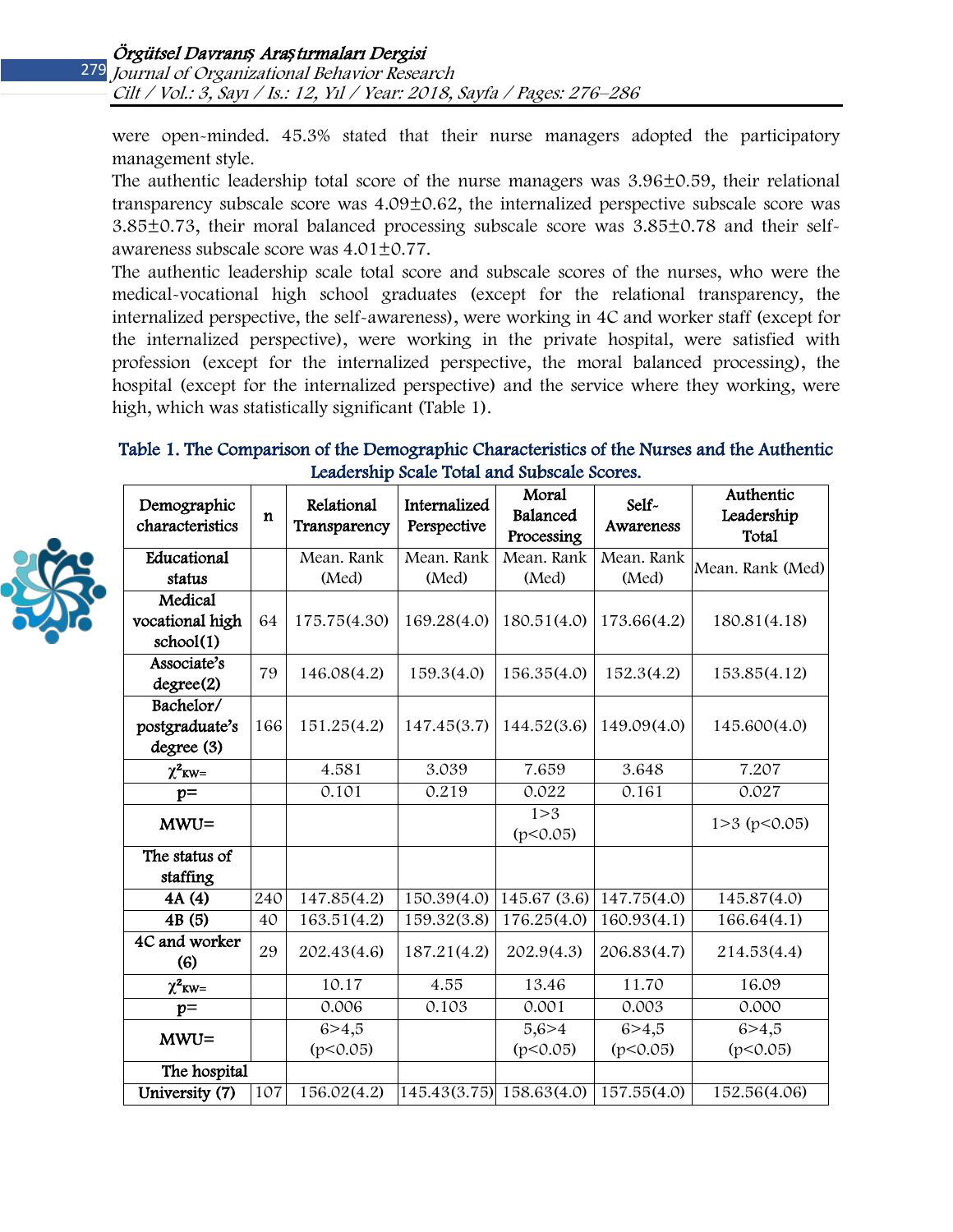| Public (8)                                | 184 | 145.54(4.2) | 155.14(4.0) | 146.56(3.6) | 143.9(4.0)  | 146.64(4.0) |  |  |  |
|-------------------------------------------|-----|-------------|-------------|-------------|-------------|-------------|--|--|--|
| Private (9)                               | 18  | 245.61(4.7) | 210.44(4.2) | 219.69(4.5) | 253.28(4.8) | 254.92(4.5) |  |  |  |
| $\chi^2$ <sub>KW</sub> =                  |     | 20.806      | 8.253       | 11.467      | 25.112      | 24.246      |  |  |  |
| $p=$                                      |     | 0.000       | 0.016       | 0.003       | 0.000       | 0.000       |  |  |  |
| $MWU =$                                   |     | 9 > 8,7     | 9 > 8,7     | 9 > 8,7     | 9 > 8,7     | 9 > 8,7     |  |  |  |
|                                           |     | (p<0.05)    | (p<0.05)    | (p<0.05)    | (p<0.05)    | (p<0.05)    |  |  |  |
| Satisfaction with                         |     |             |             |             |             |             |  |  |  |
| profession                                |     |             |             |             |             |             |  |  |  |
| Satisfied                                 | 213 | 163.46(4.2) | 161.44(4.0) | 158.74(4.0) | 163.16(4.2) | 164.0(4.1)  |  |  |  |
| Not satisfied                             | 96  | 136.22(4.0) | 140.71(3.7) | 146.69(3.6) | 136.89(4.0) | 135.03(3.8) |  |  |  |
| $MWU =$                                   |     | 8421.0      | 8852.5      | 9426.5      | 8485.5      | 8306.5      |  |  |  |
| $Z =$                                     |     | $-2.494$    | $-1.898$    | $-1.107$    | $-2.412$    | $-2.641$    |  |  |  |
| $p=$                                      |     | 0.013       | 0.058       | 0.268       | 0.016       | 0.008       |  |  |  |
| Satisfaction with working in the hospital |     |             |             |             |             |             |  |  |  |
| Satisfied                                 | 193 | 163.22(4.2) | 157.5(4.0)  | 164.11(4.0) | 164.63(4.2) | 164.25(4.1) |  |  |  |
| Not satisfied                             | 116 | 141.33(4.0) | 150.84(4.0) | 139.84(3.6) | 138.98(4.0) | 139.61(4.0) |  |  |  |
| $MWU =$                                   |     | 9608.5      | 10711.0     | 9436.0      | 9336.0      | 9408.5      |  |  |  |
| $Z =$                                     |     | $-2.096$    | $-0.639$    | $-2.333$    | $-2.463$    | $-2.350$    |  |  |  |
| $p=$                                      |     | 0.036       | 0.523       | 0.020       | 0.014       | 0.019       |  |  |  |
| Satisfaction with working in the service  |     |             |             |             |             |             |  |  |  |
| Satisfied                                 | 256 | 162.84(4.2) | 160.36(4.0) | 163.76(4.0) | 164.52(4.2) | 163.99(4.1) |  |  |  |
| Not satisfied                             | 53  | 117.12(3.8) | 129.12(3.7) | 112.68(3.6) | 109.0(3.7)  | 111.57(3.7) |  |  |  |
| $MWU =$                                   |     | 4776.5      | 5412.5      | 4541.0      | 4346.0      | 4482.0      |  |  |  |
| $Z =$                                     |     | $-3.409$    | $-2.330$    | $-3.824$    | $-4.152$    | $-3.892$    |  |  |  |
| $p=$                                      |     | 0.001       | 0.020       | 0.000       | 0.000       | 0.000       |  |  |  |
|                                           |     |             |             |             |             |             |  |  |  |



It was significant that the internalized perspective subscale score of the nurses, who had medical vocational high school/associate's degree and had a nurse manager, was high. The authentic leadership scale total and subscale scores of the nurses, who were satisfied with working with their nurse managers, found the management of the nurse managers qualified, and thought that their chief nurses treated ethically, were visionary, were open-minded, and had a democratic management style were high, which was statistically significant (Table 2).

Table 2. The Comparison of The Thoughts of The Nurses on Characteristics of The Nurse Managers and the Authentic Leadership Scale Total and Subscale Scores.

| The Characteristics of<br><b>Nurse Managers</b> | n   | Relational<br>Transparency | Internalized<br>Perspective | Moral<br>Balanced<br>Processing | Self-<br>Awareness | Authentic<br>Leadership<br>Scale Total |
|-------------------------------------------------|-----|----------------------------|-----------------------------|---------------------------------|--------------------|----------------------------------------|
| Education of the                                |     | Mean. Rank                 | Mean. Rank                  | Mean. Rank                      | Mean. Rank         | Mean. Rank                             |
| nurse manager                                   |     | (Med)                      | (Med)                       | (Med)                           | (Med)              | (Med)                                  |
| Medical vocational                              |     |                            |                             |                                 |                    |                                        |
| high school /                                   | 88  | 162.92(4.2)                | 171.06(4.0)                 | 154.28(4.0)                     | 164.94(4.0)        | 165.85(4.1)                            |
| associate's degree                              |     |                            |                             |                                 |                    |                                        |
| Bachelor                                        |     |                            |                             |                                 |                    |                                        |
| /postgraduate's                                 | 221 | 151.85(4.2)                | 148.6 (3.7)                 | 155.29(4.0)                     | 151.04(4.0)        | 150.68(4.0)                            |
| degree                                          |     |                            |                             |                                 |                    |                                        |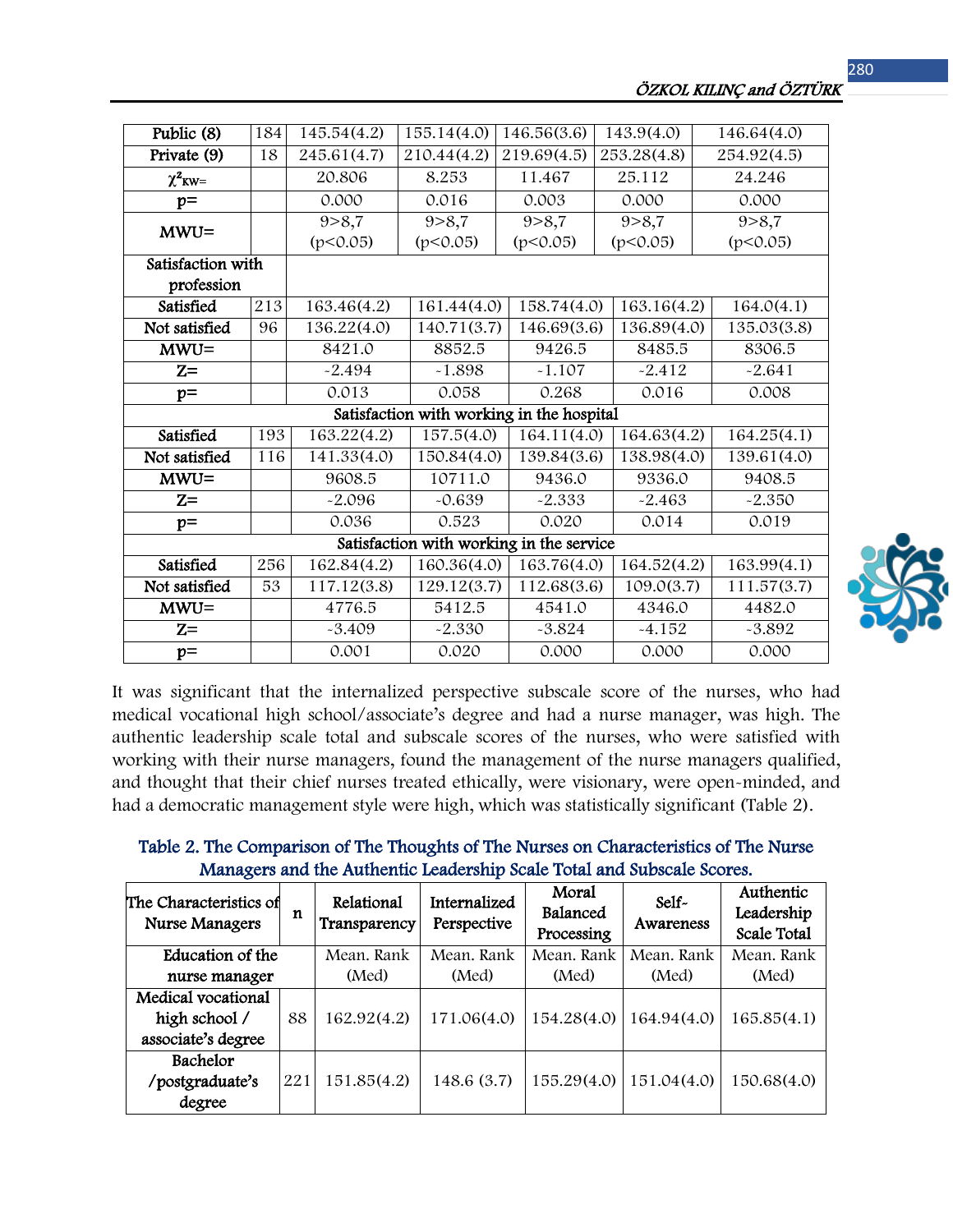# 281

### Örgütsel Davranı*ş* Ara*ş*tırmaları Dergisi

Journal of Organizational Behavior Research Cilt / Vol.: 3, Sayı / Is.: 12, Yıl / Year: 2018, Sayfa / Pages: 276–286

| $MWU =$                                       |                  | 9027.0                                                        | 8310.5                                  | 9660.5                                      | 8849.0                                      | 8769.0                                       |  |  |
|-----------------------------------------------|------------------|---------------------------------------------------------------|-----------------------------------------|---------------------------------------------|---------------------------------------------|----------------------------------------------|--|--|
| $Z =$                                         |                  | $-0.988$                                                      | $-2.005$                                | $-0.090$                                    | $-1.245$                                    | $-1.349$                                     |  |  |
| $p=$                                          |                  | 0.323                                                         | 0.045                                   | 0.928                                       | 0.213                                       | 0.177                                        |  |  |
| Satisfied with working with the nurse manager |                  |                                                               |                                         |                                             |                                             |                                              |  |  |
| Satisfied                                     | 300              | 159.19(4.2)                                                   | 158.41(4.0)                             | 159.21(4.0)                                 | 159.31(4.0)                                 | 159.4(4.1)                                   |  |  |
| Not satisfied                                 | 9                | 15.28(2.6)                                                    | 41.44(2.7)                              | 14.56(2.0)                                  | 11.33(2.0)                                  | 8.22(2.3)                                    |  |  |
| $MWU =$                                       |                  | 92.5                                                          | 328.0                                   | 86.0                                        | $\overline{57.0}$                           | 29.0                                         |  |  |
| $Z =$                                         |                  | $-4.786$                                                      | $-3.891$                                | $-4.831$                                    | $-4.936$                                    | $-5.006$                                     |  |  |
| $p=$                                          |                  | 0.000                                                         | 0.000                                   | 0.000                                       | 0.000                                       | 0.000                                        |  |  |
|                                               |                  | Finding the nurse manager competent as a manager              |                                         |                                             |                                             |                                              |  |  |
| Not competent                                 | 58               | 121.18(3.8)                                                   | 99.92(3.25)                             | 105.26(3.3)                                 | 97.53(3.5)                                  | 98.36(3.4)                                   |  |  |
| competent                                     | 251              | 162.81(4.2)                                                   | 167.73(4.0)                             | 166.49(4.0)                                 | 168.28(4.2)                                 | 168.09(4.1)                                  |  |  |
| $MWU =$                                       |                  | $\overline{5317.5}/$                                          | 4084.5/-                                | 4394.0/-                                    | 3946.0/~                                    | 3994.0/~                                     |  |  |
| $\overline{z}$                                |                  | 3.215                                                         | 5.238                                   | 4.748                                       | 5.480                                       | 5.362                                        |  |  |
| $p=$                                          |                  | 0.001                                                         | 0.000                                   | 0.000                                       | 0.000                                       | 0.000                                        |  |  |
|                                               |                  |                                                               | Does the nurse manager treat ethically? |                                             |                                             |                                              |  |  |
| Yes                                           | $\overline{2}75$ | 167.14(4.2)                                                   | 165.20(4.0)                             | 164.86(4.0)                                 | 165.87(4.2)                                 | 167.83(4.1)                                  |  |  |
| No                                            | 34               | 56.70(3.3)                                                    | 72.10(3.2)                              | 75.25(3.1)                                  | 67.10(3.0)                                  | 51.22(3.2)                                   |  |  |
| $MWU =$                                       |                  | 1335.5/~                                                      | 1857.0/-                                | 1963.5/-                                    | 1686.5/~                                    | 1146.5/                                      |  |  |
| $\overline{z}$ =                              |                  | 6.830                                                         | 5.766                                   | 5.568                                       | 6.131                                       | 7.186                                        |  |  |
| $p=$                                          |                  | 0.000                                                         | 0.000                                   | 0.000                                       | 0.000                                       | 0.000                                        |  |  |
|                                               |                  |                                                               | Is the nurse manager visionary?         |                                             |                                             |                                              |  |  |
| Yes                                           | 274              | 167.88(4.2)                                                   | 163.7(4.0)                              | 168.32(4.0)                                 | 168.05(4.2)                                 | 168.62(4.1)                                  |  |  |
| No                                            | 35               | $\overline{54.17(3.2)}$                                       | 86.87(3.0)                              | 50.73(3.0)                                  | 52.87(3.00)                                 | 48.340(3.0)                                  |  |  |
| $MWU =$                                       |                  | 1266.0/-                                                      | $2410.5/-$                              | $1145.5/-$                                  | $1220.5/-$                                  | 1062.0/-                                     |  |  |
| $\overline{z}$ =                              |                  | 7.127                                                         | 4.818                                   | 7.400                                       | 7.241                                       | 7.507                                        |  |  |
| $p=$                                          |                  | 0.000                                                         | 0.000                                   | 0.000                                       | 0.000                                       | 0.000                                        |  |  |
| Is the nurse manager open-minded?             |                  |                                                               |                                         |                                             |                                             |                                              |  |  |
| Yes                                           | 284              | 162.09(4.2)                                                   | 160.51(4.0)                             | 162.54(4.0)                                 | 162.32(4.2)                                 | 163.08(4.1)                                  |  |  |
| $\overline{N}$                                | 25               | 74.50(3.6)                                                    | 92.42(3.5)                              | 69.34(2.6)                                  | 71.8(3.0)                                   | 63.18(3.2)                                   |  |  |
| $MWU =$                                       |                  | 1537.5                                                        | 1985.5                                  | 1408.5                                      | 1470.0                                      | 1254.5                                       |  |  |
| $Z =$                                         |                  | $-4.724$                                                      | $-3.674$                                | $-5.047$                                    | $-4.897$                                    | $-5.365$                                     |  |  |
| $p=$                                          |                  | 0.000                                                         | 0.000                                   | 0.000                                       | 0.000                                       | 0.000                                        |  |  |
| The management style of the nurse manager     |                  |                                                               |                                         |                                             |                                             |                                              |  |  |
| Autocratic (1)                                | 13               | 38.54(2.8)                                                    | 58.31(2.7)                              | 28.04(2.6)                                  | 31.15(2.5)                                  | 25.15(2.5)                                   |  |  |
| Helpful (2)                                   | 45               | 99.10(3.8)                                                    | 116.84(3.5)                             | 102.38(3.6)                                 | 98.06(3.5)                                  | 90.39(3.5)                                   |  |  |
| Participatory (3)                             | 140              | 160.88(4.2)                                                   | 154.45(4.0)                             | 161.05(4.0)                                 | 161.51(4.0)                                 | 158.92(4.0)                                  |  |  |
| Democratic (4)                                | 111              | 183.89(4.4)                                                   | 182.49(4.0)                             | 183.57(4.0)                                 | 184.38(4.2)                                 | 191.45(4.1)                                  |  |  |
| $\chi^2$ <sub>KW=</sub>                       |                  | 52.458                                                        | 34.330                                  | 54.859                                      | 56.933                                      | 69.870                                       |  |  |
| $p=$                                          |                  | 0.000                                                         | 0.000                                   | 0.000                                       | 0.000                                       | 0.000                                        |  |  |
| $MWU =$                                       |                  | $2-4>1; 3,4>2; 2-4>1; 3,4>2;$<br>4>3 (p<0.05) $ 4>3$ (p<0.05) |                                         | $2 - 4 > 1;$<br>$3,4>2$ ; $4>3$<br>(p<0.05) | $2 - 4 > 1;$<br>$3,4>2$ ; $4>3$<br>(p<0.05) | $2 - 4 > 1$ ; 3,4 > 2;<br>$4 > 3$ (p < 0.05) |  |  |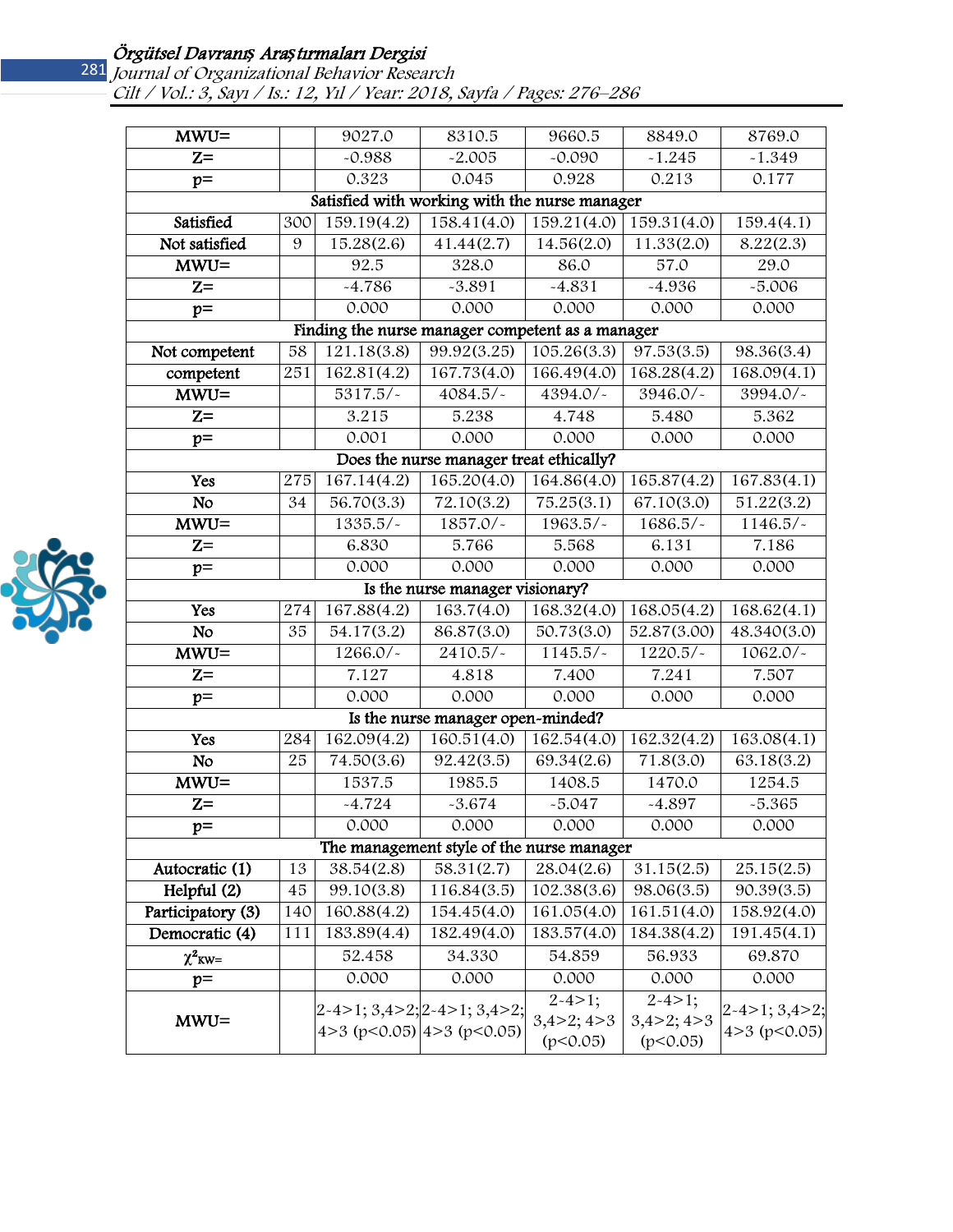No statistically significant difference was found between the age, gender, marital status, occupational experience, the service and the term of employment in the service of the nurses and the authentic leadership scale total and subscale scores  $(p>0.05)$ .

#### DISCUSSION

Authentic leadership is a leadership focusing on honesty, coherence, being a positive role model with high ethical standards in developing the relationship between the leader and the follower, and taking trust as a basis (Öztürk et al., 2012: 17, 18). As Read and Laschinger (2015: 4) have stated, authentic leadership is a way in which the nurse managers can affect the work experiences of the new graduate nurses and its related results positively. Also, the authentic leadership is important as it emphasizes self-awareness, high ethical standards, open-mindedness and making a balanced evaluation and increases the job satisfaction and performance of the nurses (Wong and Laschinger, 2013: 947). In this direction, in this study on determining whether or not the nurses perceived their nurse managers as authentic leaders, the authentic leadership level of the nurse managers was high according to the nurses who were mostly females, more half of who were married, who had an bachelor/postgraduate's degree, and who were working in the public hospitals. Similar to these results, also in some international studies, the authentic leadership levels of the nurses are high (Bennet, 2015: 122; Laschinger et al., 2012: 1271; Laschinger et al., 2013: 547). In the study by Wong and Laschinger (2013: 952), it was determined that the nurses had a medium level of authentic leadership. Also in the study by Giallonardo et al., (2010: 998), the newly graduated nurses perceived their teachers as authentic leaders at the medium level. Also, the relational transparency, internalized perspective, moral balanced processing, and self-awareness subscale levels of the nurses are high. The relational transparency had the highest score in the subscales. Similar to this result, also in the study conducted by Bennett (2015: 122) with nurses, all the subscales were high, the highest score was observed in the relational transparency and internalized perspective subscales. This may be associated with the fact that managers with the relational transparency establish an open communication with staff in all kinds of objectives, performance goals, development, and conclusion issues in the organization (Erkutlu and Chafra, 2016: 14).

Compared to the nurses who had bachelor/ postgraduate's degree, the nurses, who were the graduates of the medical-vocational high schools/associate's degree program, perceived their nurse managers as authentic leaders more. This may be associated with the fact that the nurses with the bachelor/postgraduate's degree had higher expectations from the nurse managers, compared to the nurses graduated from the medical-vocational high school, and they also perceived themselves as a leader. But, in the study by Nelson et al., (2014: 95), it was determined that the authentic leadership level was affected positively as the educational level increased. In addition, the authentic leadership level of the nurse managers were high in nurses who were satisfied with their profession, hospitals, services, and working with their nurse managers. Also in the study by Öztürk et al., (2012: 17), it was found that the leadership behaviors affected the satisfaction of the nurses positively. Also in some international studies, a correlation has been determined between the job satisfaction of the nurses and the authentic leadership levels, which supports the results of the present study (Bennett, 2015: 129;

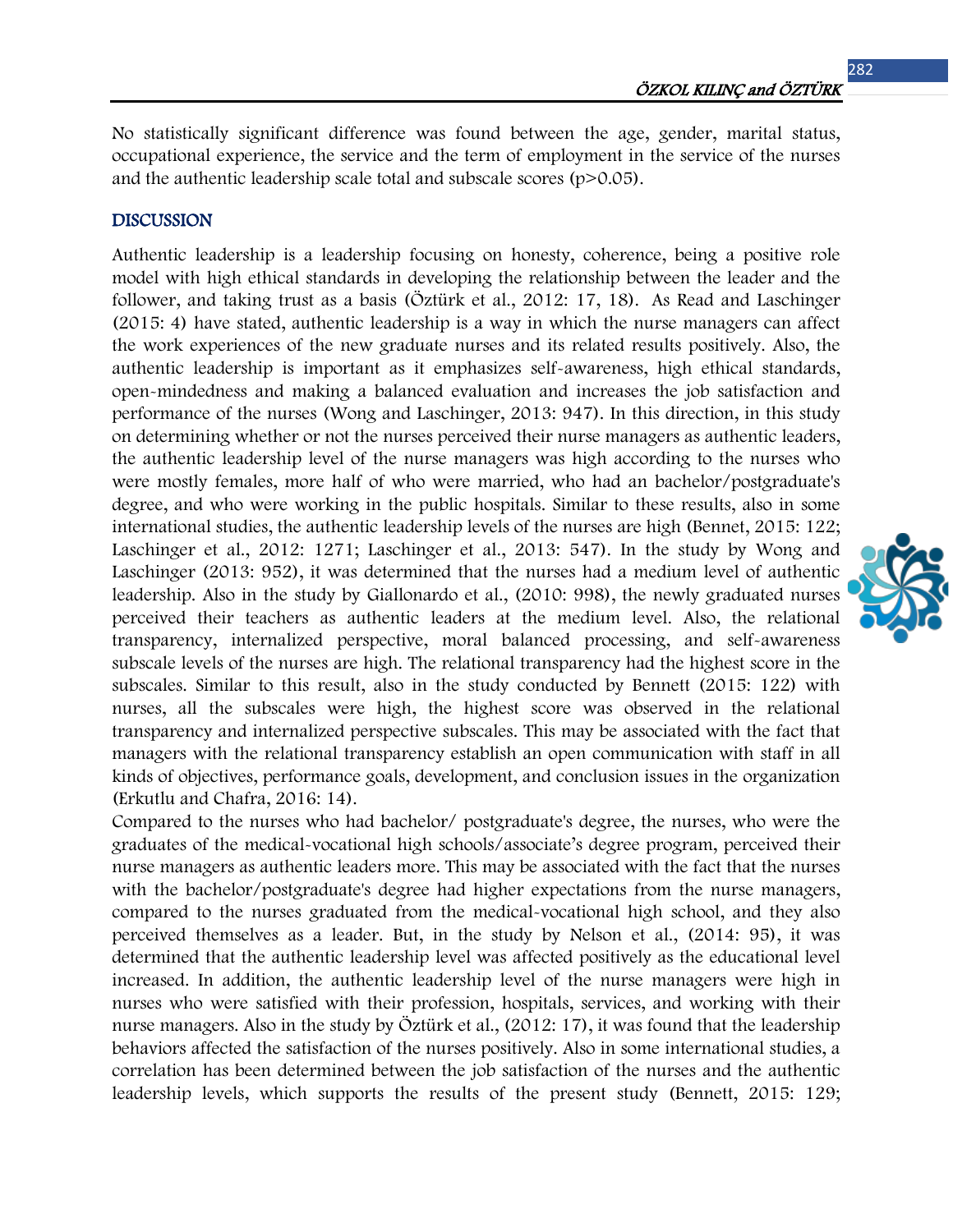Giallonardo et al., 2010: 993, Laschinger et al., 2012: 1266; Wong and Laschinger, 2013: 947). This may be also useful in terms of developing satisfaction and well-being of patients to whom nurses serve. Moreover, authentic leaders may have an important role in creating positive work environment, strengthening newly graduated nurses, preserving their mental health and preventing their burnout (Laschinger et al., 2015: 1080; Laschinger and Smith, 2013: 24).

The nurses who had the medical-vocational high school/associate's degree had higher scores in the internalized perspective subscale compared to the nurses with bachelor/postgraduate's degree. This may be due to the properties of the hospital rather than the educational status of the nurse managers. Because in the present study, a great majority of nurses and the nurse managers, who had the medical-vocational high schools/associate's degree, worked in the private hospital. However, the authentic leadership levels of the nurse managers of the nurses in the 4C or worker staff and the nurses working in the private hospital were higher. This may be associated with the choices of the private hospital during the recruitment, in order words the fact that the nurse managers working in the private hospital were chosen according to some specific criteria. Also in the study conducted by Öztürk et al., (2012: 21) to assess the leadership approaches of the nurse managers according to the hospitals, it was determined that the nurses working in the private hospital perceived their nurse managers as a transformational leader at a higher level, compared to the nurses working in the university and public hospitals.



Also, other from the demographic characteristics, the nurses who thought that their nurse managers acted ethically also perceived their nurse managers as the authentic leaders at a higher level. This is an expected finding because the actions of a leader are consistent with the values and ethical standards and this is the reason why he/she is considered as an authentic leader (Öner, 2017: 4). In addition, the leadership is identified with the vision and the leadership definitions and the characteristics of the leader are explained with forming and maintaining a vision (Tekin and Ehtiyar, 2011: 4007). Accordingly, it was an expected result that the nurses, who thought their nurse managers as visionary, perceived their nurse managers as an authentic leader at a higher level, based on the scale and its subscales. In addition, according to the results of the present study, the nurses evaluated their nurse managers, who had a democratic management style, as an authentic leader, at a higher level. The democratic management is one of the requirements of the leadership and today, the managers are expected to be democratic.

In our age, nurses should provide a high quality and cost-effective patient care rather than performing many nursing duties. To achieve this, nurses should be effective leaders (Duygulu and Kublay, 2008: 1). Also in this study, it was determined that the nurses, who stated that their nurse managers, were competent as a manager, evaluated their nurse managers as an authentic leader more. In addition, nurse managers are responsible from the planning, organizing, evaluating and supervising the nursing services, that is, the management process. They are in a strategically important position in order to apply the required innovations in their fields (Duygulu and Kublay, 2008: 11). For this reason, they should be open-minded to innovation, which is one of the important characteristics of the leadership, in order to enhance the care quality and to provide the improvement of them and their staff. Accordingly, in the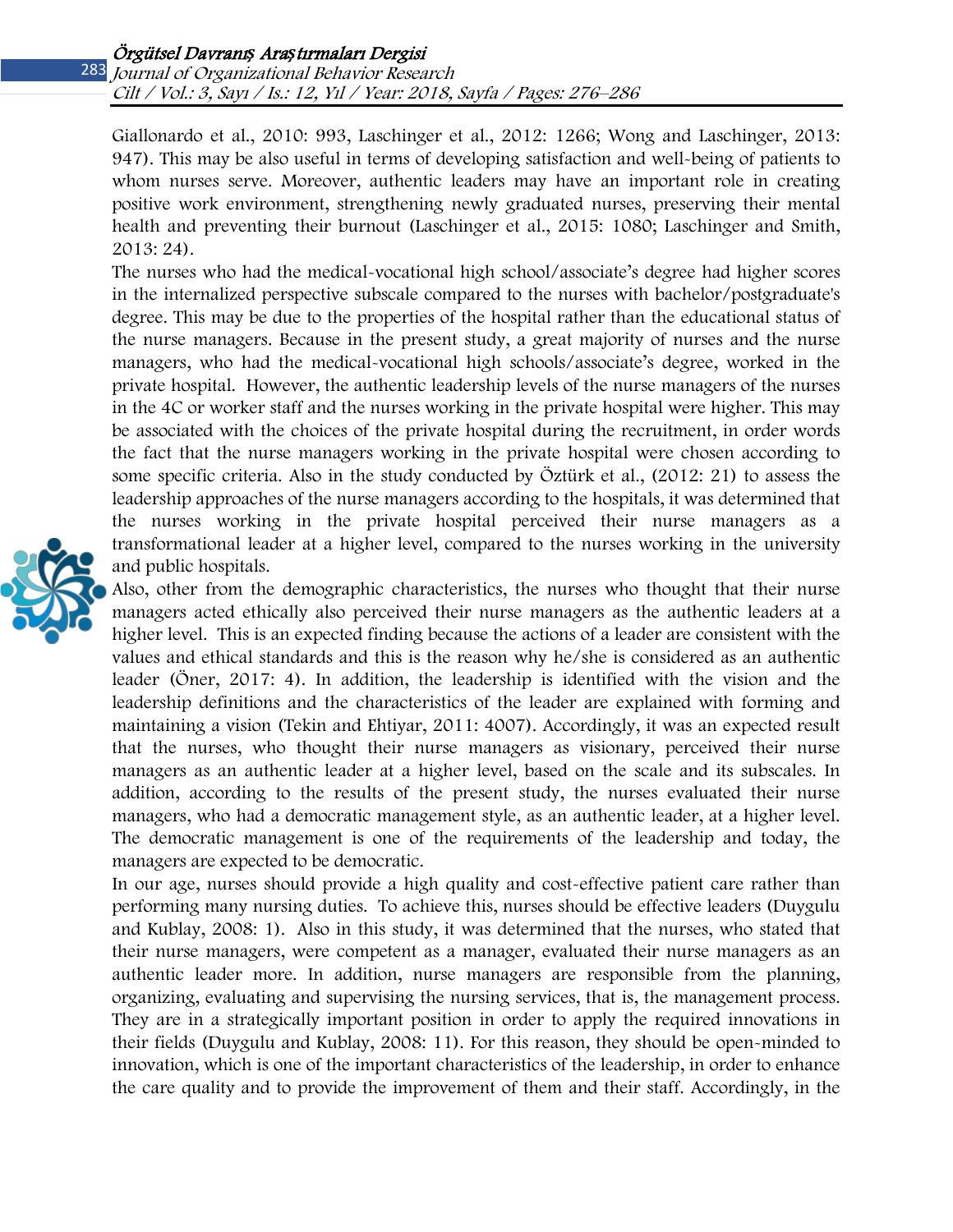present study, it was observed that the nurses, who thought that their nurse managers were open to innovation, considered that their chief nurses were more authentic leaders. Taşkın Yılmaz et al., (2014: 147) emphasized that an innovative behavior was an important characteristic required for a manager and they determined in their study that head nurses had innovative behaviors at high level.

#### **CONCLUSION**

In the study conducted to determine whether or not the nurses perceived their nurse managers as authentic leaders, it was determined that the nurses, who were working especially in the private hospital, were in the 4C/worker staff, were satisfied with their jobs, hospitals, services, and their nurse managers and thought that their nurse managers were competent as a manager, treated ethically, were visionary, open to innovation and democratic, perceived their nurse managers as an authentic leader. The nurses evaluated that the authentic leadership levels of nurse managers were high in "relational transparency", "internalized perspective", " moral balanced processing '', and ''self-awareness'' subscales. Additionally, the nurses who had a medical vocational high school/associate's degree generally perceived their nurse managers as authentic leader more primarily in internalized perspective subscale. In accordance with these results, it may be useful to encourage the participation in scientific meetings such as manager training seminars, certification programs, congress and workshop for improving authentic leadership characteristics of nurse managers especially in the public and university hospitals, to ensure participation of each nurse manager into these programs immediately, and to make selection among nurses, who actively take part in these programs, during assignment of nurse managers. It is recommended to determine nurse managers displaying authentic leader behaviors in the units and consider and support them for top executive positions/healthcare services manager of the institution in the future. It is recommended to conduct studies on determination of authentic leadership status of not only nurse managers but also nurses so that it can be ensured to train leader nurses for nurse manager positions in the future.

#### References

- Bennett, K. (2015). Exploring the Relationship between Job Satisfaction, Bullying, and Authentic Leadership Among Medical-Surgical Nurses, Master of Nursing, The University of Manitoba, Winnipeg.
- Çokluk, Ö., Şekercioğlu, G., ve Büyüköztürk, Ş. (2010). Sosyal Bilimler *İ*çin Çok De*ğ*i*ş*kenli *İ*statistik SPSS ve LISREL Uygulamaları, Pegem Akademi, Ankara.
- Duygulu, S. (2014). Önderlik, Ü. Tatar Baykal ve E. Ercan Türkmen (Ed.). Hem*ş*irelik Hizmetleri Yönetimi, Akademi Basın, İstanbul.
- Duygulu, S., ve Kublay, G. (2008). Yönetici Hemşirelerin ve Birlikte Çalıştıkları Hemşirelerin Liderliğe İlişkin Değerlendirmeleri ve Yönetici Hemşirelerin Sahip Oldukları Liderlik

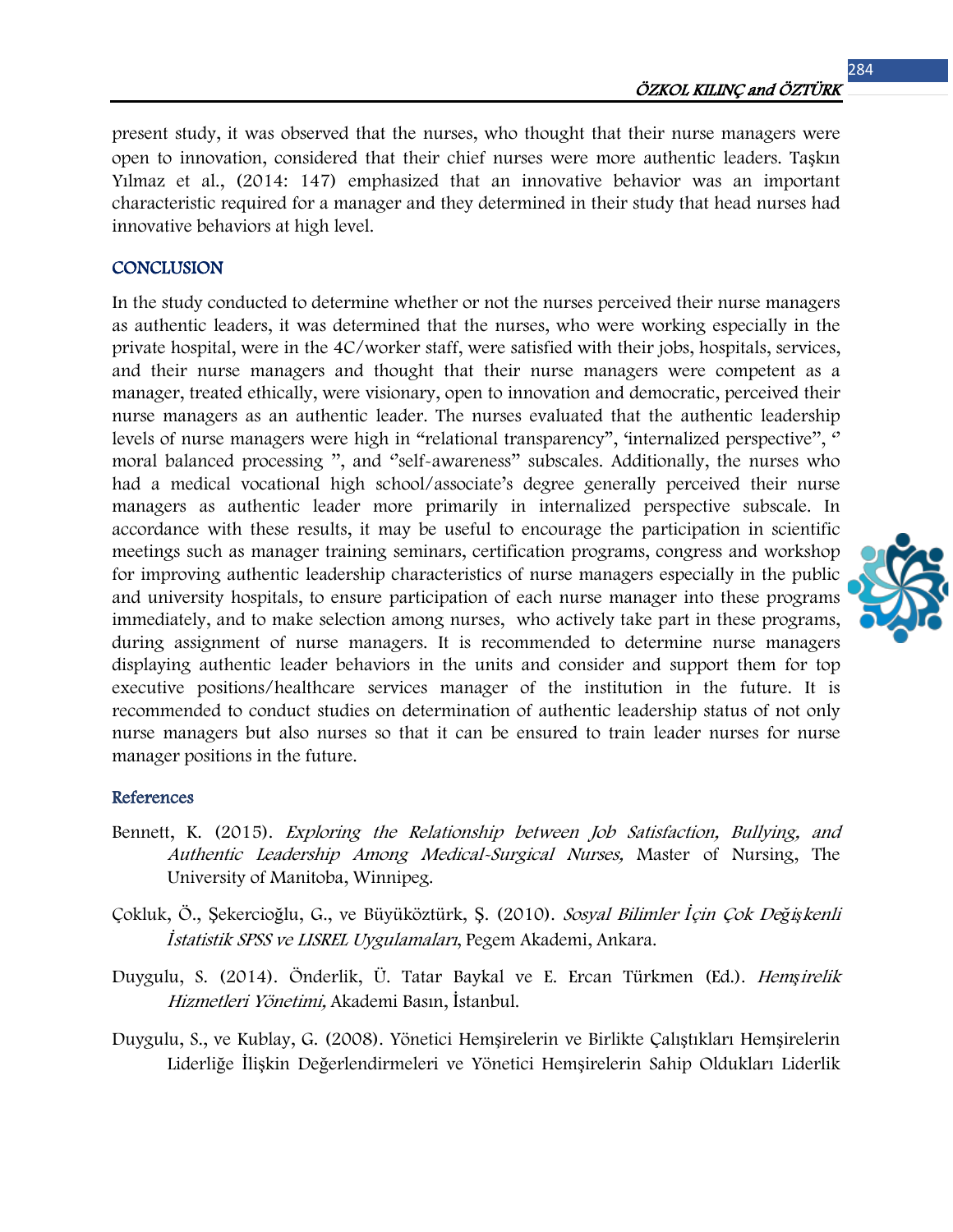Özellikleri, Hacettepe Üniversitesi Sa*ğ*lık Bilimleri Fakültesi Hem*ş*irelik Dergisi, 15(1), 1-14.

- Erkan, E., ve Abaan, S. (2006). Devlete ve Özel Sektöre Bağlı Hastanelerde Çalışan Servis Sorumlu Hemşirelerinin İşe ve Insana Yönelik Liderlik Yönelimlerinin Incelenmesi, Hacettepe Üniversitesi Hem*ş*irelik Yüksekokulu Dergisi, 13(1), 1-13.
- Erkutlu, H., and Chafra, J. (2016). Authentic Leadership and Organizational Job Embeddedness in Higher Education, Hacettepe University Journal of Education, 1-14.
- Giallonardo, L. M., Wong, C. A., and Iwasiw, C. L. (2010). Authentic Leadership of Preceptors: Predictor of New Graduate Nurses' Work Engagement and Job Satisfaction, Journal of Nursing Management, 18(8), 993-1003.
- Göktepe, N., and Baykal, Ü. (2006). Yönetici Hemşirelerin Liderlik Tarzları ile Astların Yönetici Hemşirelerinin Liderlik Tarzlarını Algılamalarının Araştırılması, Hem*ş*irelikte E*ğ*itim ve Ara*ş*tırma Dergisi, 3(1), 37-41.
- Karahan, A. (2008). Hastanelerde Liderlik ve Örgütsel Bağlılık Arasındaki İlişkinin İncelenmesi, Sosyal Bilimler Dergisi, 10(1), 145-62.
- Kesken, J., ve Ayyıldız, N. A. (2008). Liderlik Yaklaşımlarında Yeni Perspektifler: Pozitif ve Otantik Liderlik, Ege Akademik Bakı*ş* Dergisi, 8(2), 729-54.
- Laschinger, H. K. S., and Smith, L. M. (2013). The Influence of Authentic Leadership and Empowerment on New-Graduate Nurses' Perceptions of İnterprofessional Collaboration, The Journal of Nursing Administration, 43(1), 24-9.
- Laschinger, H. K. S., Borgogni, L., Consiglio, C., and Read, E. (2015). The Effects of Authentic Leadership, Six Areas of Worklife, and Occupational Coping Self-Efficacy on New Graduate Nurses' Burnout and Mental Health: A Cross-Sectional Study, International Journal of Nursing Studies, 52(6), 1080–9.
- Laschinger, H. K. S., Wong, C. A., and Grau, A. L. (2012). The Influence of Authentic Leadership on Newly Graduated Nurses' Experiences of Workplace Bullying, Burnout and Retention Outcomes: A Cross-Sectional Study, International Journal of Nursing Studies, 49(10), 1266–76.
- Laschinger, H. K. S., Wong, C.A., and Grau, A. L. (2013). Authentic Leadership, Empowerment and Burnout: A Comparison in New Graduates and Experienced Nurses, Journal of Nursing Management, 21(3), 541–52.
- Nelson, K., Boudrias, J., Brunet, L., Morin, D., Civita, M., Savoie, A., and et al. (2014). Authentic Leadership and Psychological Well-Being at Work of Nurses: The Mediating Role of Work Climate at the Individual Level of Analysis, *Burnout Research*, 1(2), 90-101.